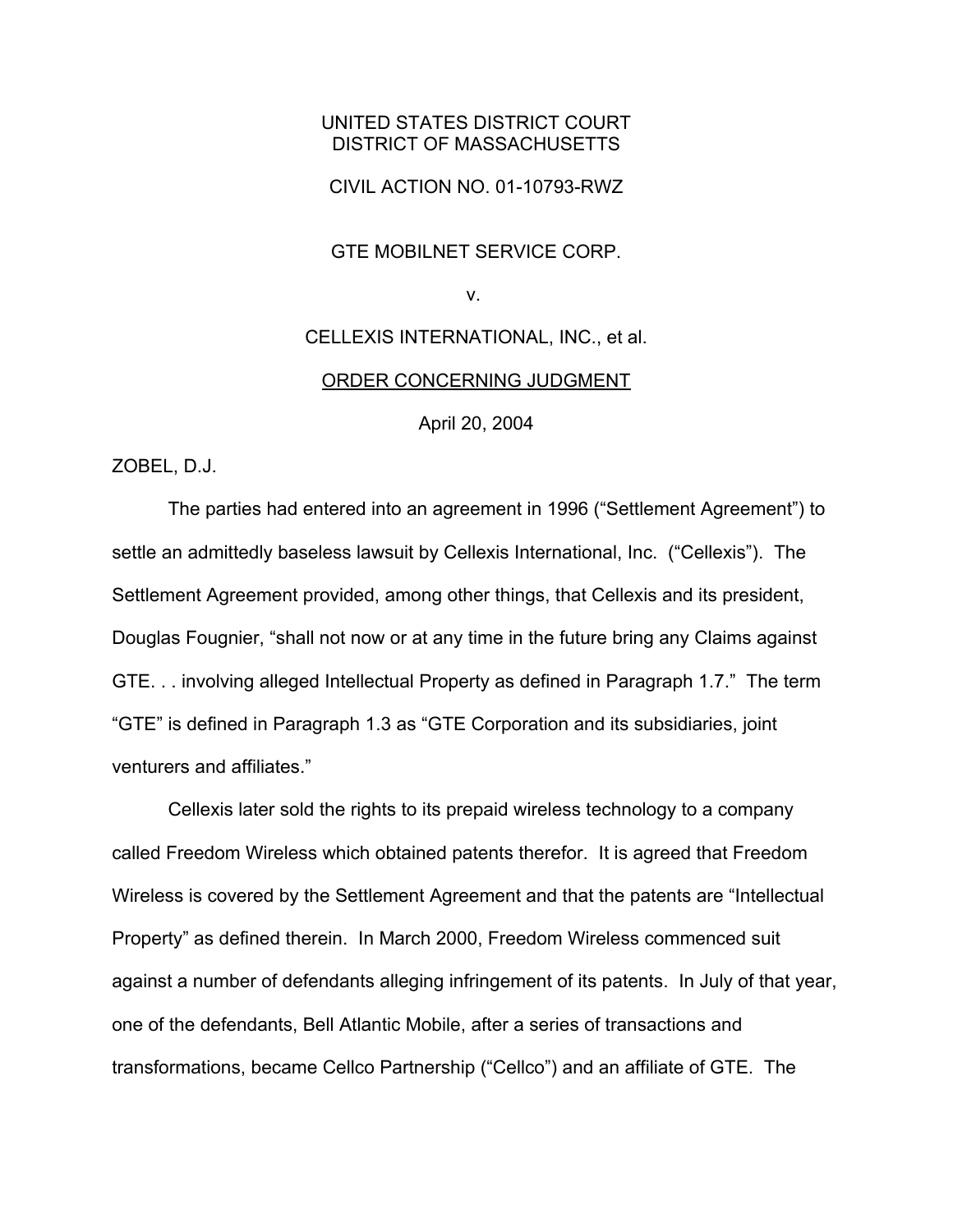parties then disagreed whether the reference to "affiliates" included only entities that were such at the time the Settlement Agreement was executed or whether it extended to future affiliates. GTE brought the instant action asserting breach of contract and other claims which were eventually pared down to a request for declaratory judgment stating that the Settlement Agreement included future affiliates. Since resolution of that issue depended on the parties' intent, the matter was tried to a jury. The jury decided that: 1) the parties did intend to include future affiliates, and 2) Cellco is an affiliate. There remains for decision the form of the judgment.

1. Plaintiff has voluntarily dismissed Counts I, II, and III of its Supplemental Complaint against Cellexis and all claims against Douglas Fougnier. The judgment should reflect these dismissals and will do so. Pursuant to Rule 41(a), the dismissals will be without prejudice. Fed. R. Civ. P. 41(a).

2. Defendant counterclaimed for a declaration that is largely the mirror image of that sought by plaintiff. Since the jury determined the meaning of the Settlement Agreement as advocated by plaintiff, the judgment will reflect dismissal of the counterclaims.

3. As noted above, the patent infringement action that ultimately brought about this lawsuit began against an entity which was not then an affiliate of GTE. Defendant contends that it is entitled to maintain the action against that entity, even though it has since become an affiliate, to recover damages for the period before March 2001, when Cellco was first brought into the patent infringement action. It relies on statements by plaintiff's counsel and characterizes them as admissions. I do not read counsel's statements as either admissions or as calling for judicial estoppel. Furthermore, under

2